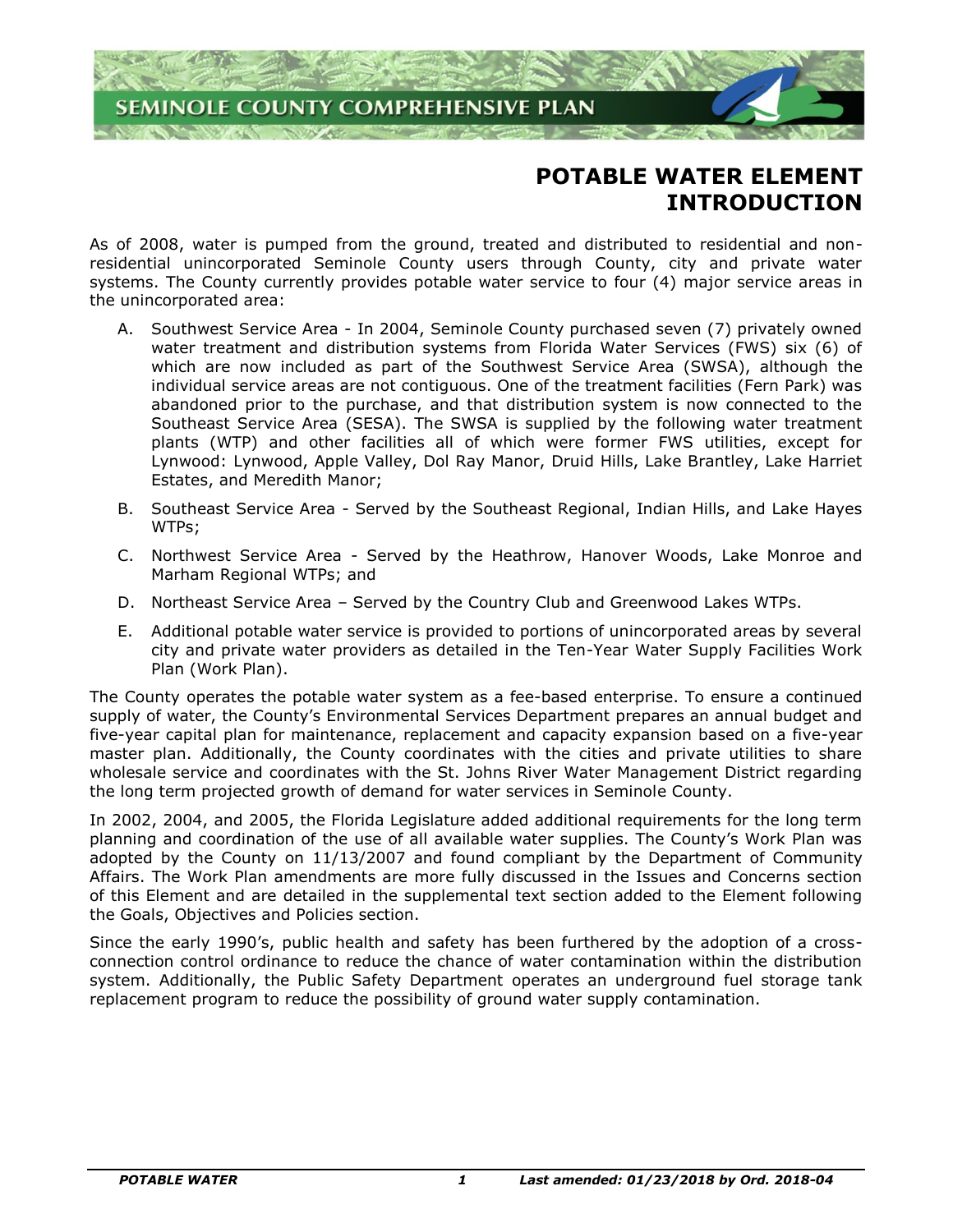

# **POTABLE WATER ELEMENT ISSUES AND CONCERNS**

# **ISSUE POT 1 MONITORING OF PROPOSED REGULATIONS**

Proposed regulatory changes to the Safe Drinking Water Act of 1996 (PL 104-182), if passed, may have significant effect on the County's ability to provide drinking water to the public using current treatment methods. Capital modifications to the County's water treatment plants may be necessary to meet the minimum standards established.

The Safe Drinking Water Act, as amended, addresses the allowable drinking water levels of lead, copper, inorganic and organic contaminants, disinfectants, coliform and radionuclides. Since the original enactment, numerous new requirements have been proposed by the Environmental Protection Agency. The exact timetable for enactment of these is not yet determined due to potential legal challenges and questions as to what levels should be set. If the new levels are set significantly below current levels, the County could face significant capital expenditure to attain compliance. Potential expenses could arise from the development of new well fields, installation of new disinfection equipment and/or the construction of new types of treatment facilities.

# **ISSUE POT 2 FLUORIDATION**

Fluoridation has proven itself to be of value in the prevention of tooth decay in children and should be provided to all central water customers served by the County.

Seminole County has committed itself to the implementation of a water fluoridation program.

# **ISSUE POT 3 CROSS CONNECTION CONTROL PROGRAM**

The public water supply could become contaminated without the proper installation, testing, inspection, operation, maintenance and retrofitting of backflow prevention devices.

The State requires that each utility have a written cross-connection control program to protect water quality. A backflow device prevents water contamination from untreated water or liquid chemicals from being drawn into or forced into the County's water mains. The proper installation of backflow prevention devices is important to the sanitary working of the water distribution system. The County's current ordinance requires backflow devices on all new construction, and requires that inspection, testing, monitoring or retrofitting of existing structures be performed.

## **ISSUE POT 4 CONSERVATION**

The State Comprehensive Plan requires that water conservation be promoted as an integral part of water management programs.

The County requires all new developments to execute Reclaimed Customer Agreements where reclaimed water is or will be available. Other methods to increase conservation include public education; periodic amendment of the Building Code requirements to require use of water saving devices in development; amendment of the Land Development Code to require the use of drought tolerant plant species and water conserving irrigation techniques (known as Florida-Friendly/Waterwise); and application of a surcharge for excessive consumption. Approved conservation methods may be used singly or in combination on a site-specific basis.

## **ISSUE POT 5 LEVELS OF SERVICE**

The State requires that local jurisdictions assure that adequate water supplies and potable water facilities meeting the adopted level of service, shall be in place and available to serve new development no later than the issuance by the County of a certificate of occupancy or its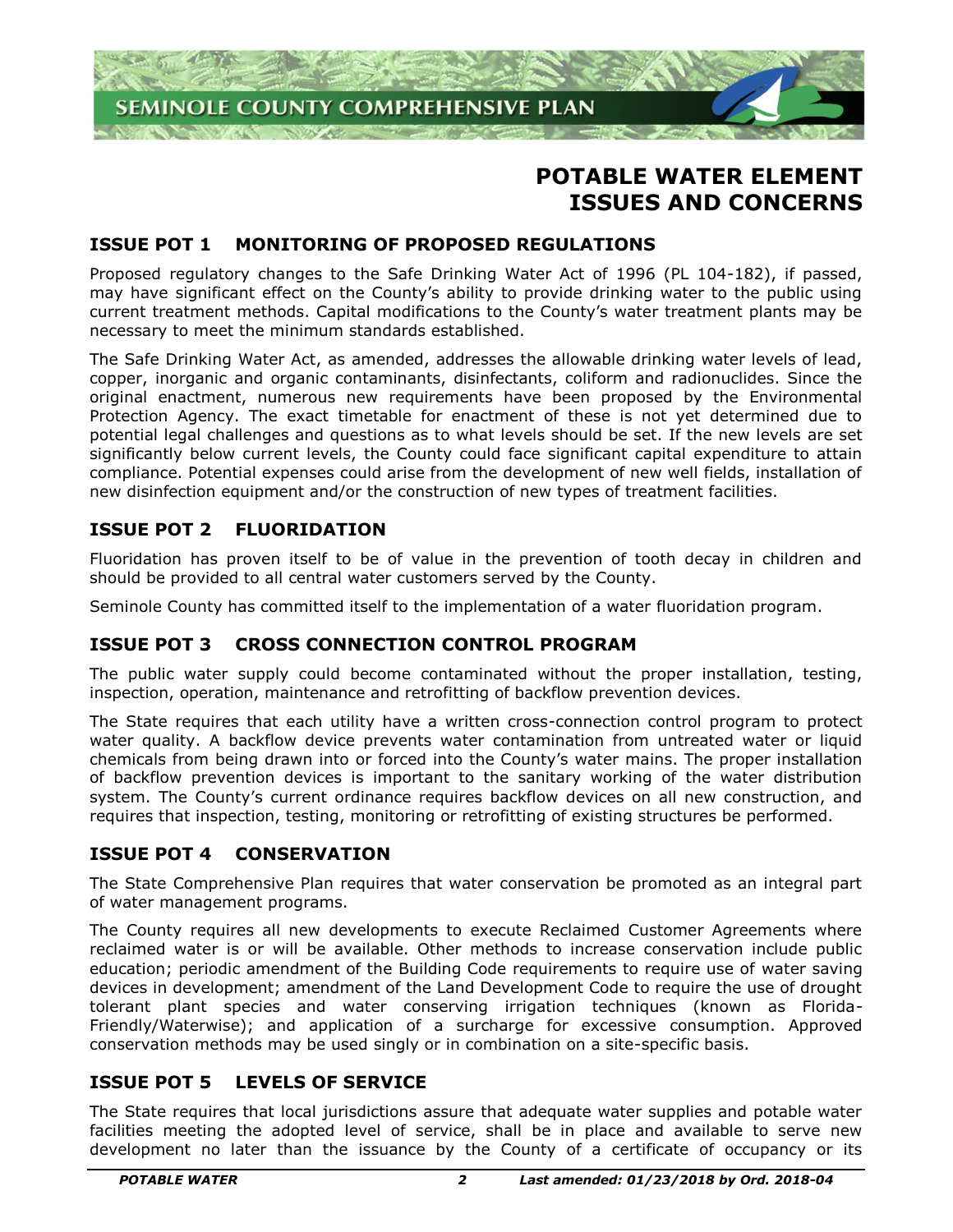

functional equivalent. Prior to approval of a building permit, or its functional equivalent, the County shall consult with the applicable water supplier to determine whether adequate water supplies to serve the new development will be available no later than the anticipated date of issuance by the County of a certificate of occupancy or its functional equivalent.

The Goals, Objectives and Policies section establishes the County's level of service as 350 gallons of water per day (average daily flow) per Equivalent Residential Connection for each individual service area. The amount of peak treatment facility capacity required is established as a minimum of 2.0 times the average daily flow. These levels of service shall also be applied for planning purposes to private and city utilities serving unincorporated customers unless a different level of service is authorized by the Florida Department of Environmental Protection (FDEP) or is adopted in a comprehensive plan.

The County will continue to operate in compliance with all rules and requirements of the FDEP, including, but not limited to, peak day, peak hour and service pressure requirements.

# **ISSUE POT 6 FUTURE WATER SUPPLY**

The Central Florida Water Initiative (CFWI) Regional Water Supply Plan (RWSP), including the 2035 Water Resources Protection and Water Supply Strategies document, was jointly developed by the St. Johns River Water Management District, South Florida Water Management District and Southwest Florida Water Management District in coordination with the Florida Department of Environmental Protection, and representatives of utilities, agriculture and industry. The CFWI RWSP is consistent with the water supply planning requirements of Chapter 373, Florida Statutes.

Volume I of the CFWI RWSP builds upon and updates previous Water Supply Plans completed by each of the three Districts that include portions of the CFWI Planning Area, and focuses on: water demand estimates and projections, water resource assessments based in part on groundwater modeling, and on developing feasible water supply and water resource development options that meet future needs in a manner that sustains the water resources and related natural systems. Volume II of the CFWI RWSP supplements planning results of Volume I by evaluating water conservation options and regional alternatives to meet the water supply demand.

The findings of the CFWI RWSP were that groundwater resources alone cannot meet future water demands or currently permitted allocations without resulting in unacceptable impacts to water resources and related natural systems. Primary areas that appear more susceptible to the effects of groundwater withdrawals that are of significance for Seminole County include the Wekiva Springs/River system and western Seminole County.

The entire CFWI RWSP is based on a planning horizon extending through 2035, and identifies water conservation measures, water supply project options and water resource development project options, all of which protect environmental and water resources.

#### **Previous Action**

The 2005 District Water Supply Plan (DWSP 2005) [also known as the Regional Water Supply Plan (RWSP)] addressed existing and future water use, traditional and alternative water sources, and water conservation efforts required to meet 2025 water supply needs, while sustaining water quality and protecting wetland and aquatic systems. It was adopted by the Governing Board in February 2006. The DWSP 2005 was designed to meet the requirements of the water supply planning provisions of Section 373, Florida Statutes, and was based on a planning horizon extending through 2025.

The results of the DWSP 2005 indicated the potential need for new regional facilities, new water storage methods and much stricter consumptive use permitting for new and existing wells.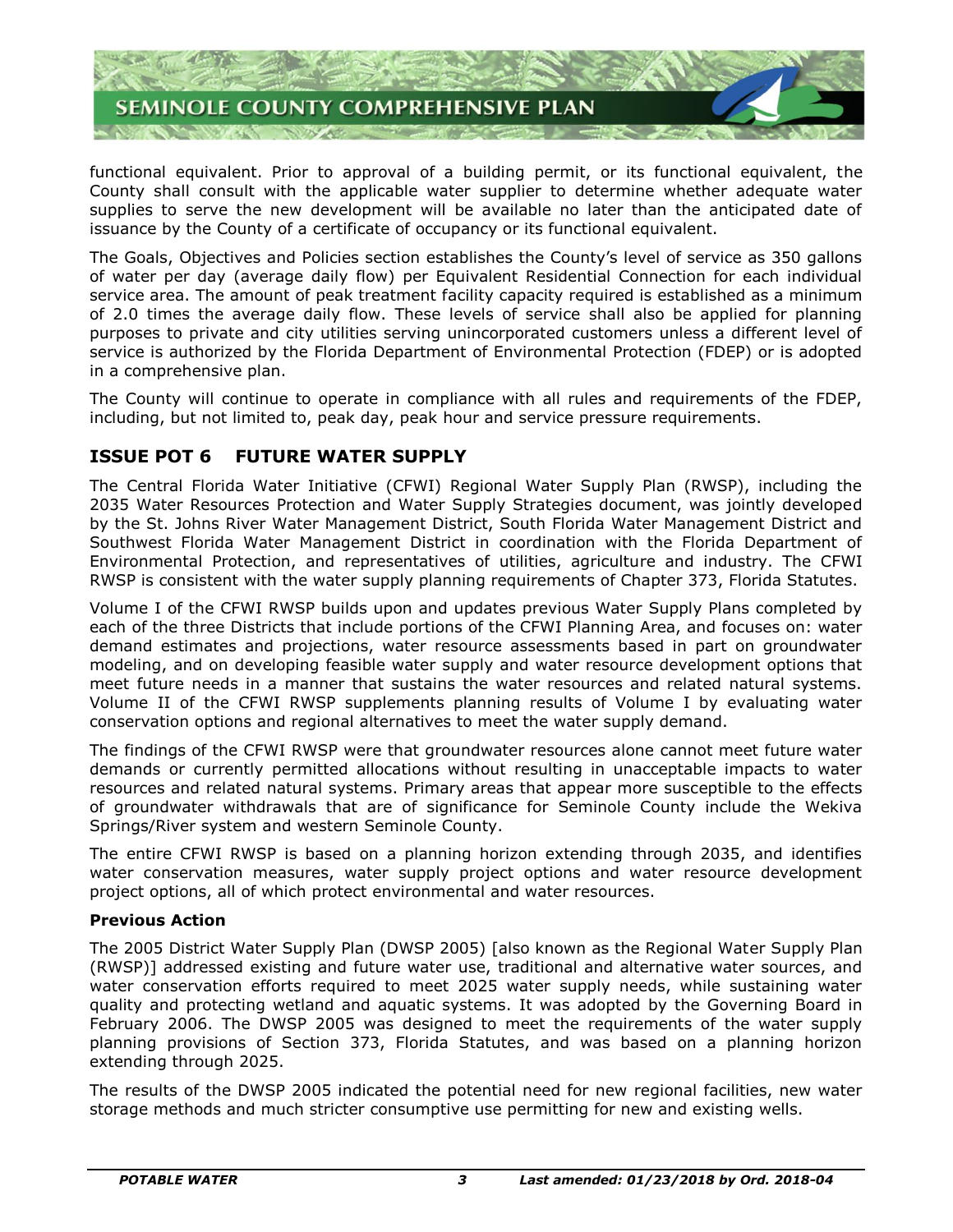

# **ISSUE POT 7 WATER SUPPLY FACILITIES WORK PLAN**

The Central Florida Water Initiative (CFWI) Regional Water Supply Plan (RWSP), including the 2035 Water Resources Protection and Water Supply Strategies document, was jointly developed by the St. Johns River Water Management District, South Florida Water Management District and Southwest Florida Water Management District in coordination with the Florida Department of Environmental Protection, and representatives of utilities, agriculture and industry. The CFWI RWSP is consistent with the water supply planning requirements of Chapter 373, Florida Statutes.

As with the previously required Regional Water Supply Plan, each jurisdiction within the CFWI RWSP is required to amend its Potable Water Element within 18 months of adoption of the CFWI RWSP by the Water Management Districts that created the Plan. The amendments are to include actions necessary to ensure sufficient water to meet future needs, while protecting natural resources. Necessary amendments to the Capital Improvements and Conservation Elements are to be adopted at the same time.

#### **Background**

In 2002, 2004, and 2005 the Legislature expanded the local government comprehensive plan requirements to strengthen coordination of water supply planning and local land use planning. The most significant requirement was completion of a 10-year Water Supply Facilities Work Plan (Work Plan) by all counties and cities within areas designated as "Water Resource Caution Areas" (PWRCAs) by their Water Management District in the District Water Supply Plan (DWSP) 2005. The DWSP 2005 was approved by its District Governing Board in February 2006. The original Work Plan for each jurisdiction was required to identify the existing and planned water supply facilities and source(s) of water to  $\frac{1}{2}$  meet the projected demand within the local government's jurisdiction and was to be adopted as part of the Potable Water Element. The Capital Improvements Element was also required to be amended to include projects listed in the first five years of the Ten-Year Work Plan. Additionally, appropriate goals, objectives and policies of these and other Plan elements were to be amended or put in place in support of the Work Plan.

The required amendments based on the original Work Plan were adopted by Seminole County on November 13, 2007. The amendments addressed the water needs of Seminole County's water service areas through 2025 by permitting and constructing the first phase of the Seminole County Yankee Lake Regional Surface Water Treatment Plant.

#### **Meeting the Legislative Requirements**

Wekiva Parkway and Protection Act (Wekiva Act), Chapter 369, Part III also required the County to amend its Comprehensive Plan by December 1, 2006, to include an up-to-date 10-year Water Supply Facility Work Plan (Work Plan) for building potable water facilities necessary to serve existing and new development and for which the local government was responsible, as required by Section 163.3177(6)(c), FS.

The County met the requirements of the Wekiva Act through its adoption of a Work Plan that addressed both County facilities and service areas as well as service to unincorporated users outside County service areas by city and private water utilities. In doing so, the County has addressed the full requirements of Chapter 163, FS. The County continues to meet the requirements of the Wekiva Act and Chapter 163, FS, by adopting by reference its updated 10 year Water Supply Facilities Work Plan (Work Plan) in 2017.

# **ISSUE POT 8 COORDINATION OF COUNTYWIDE WATER AND SEWER SERVICE**

In order to discourage urban sprawl, avoid duplication of services, maximize the use of existing facilities and plan for the provision of adequate levels of service to unincorporated users, the County relies primarily on its five year master plan and on coordination with other jurisdictions and private utilities for the provision of water and sewer services. These methods include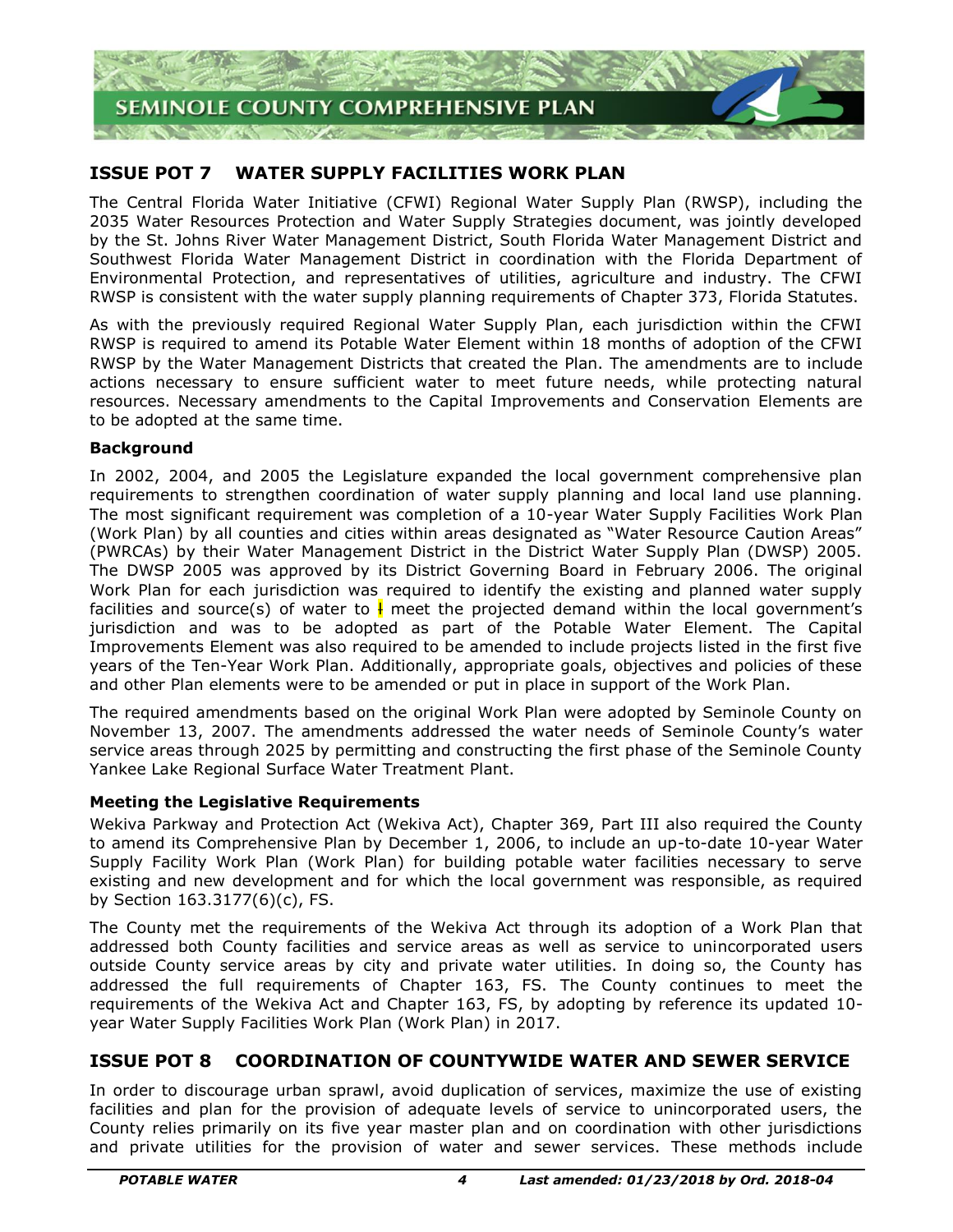

wholesale agreements, service area agreements and interconnection agreements. As the full urbanization of the nonrural portions of the County occurs and as redevelopment of the urbanized area begins, the County will continue to review, renew, revise and seek new cooperative agreements with other jurisdictions, private suppliers and regional agencies as necessary in the area.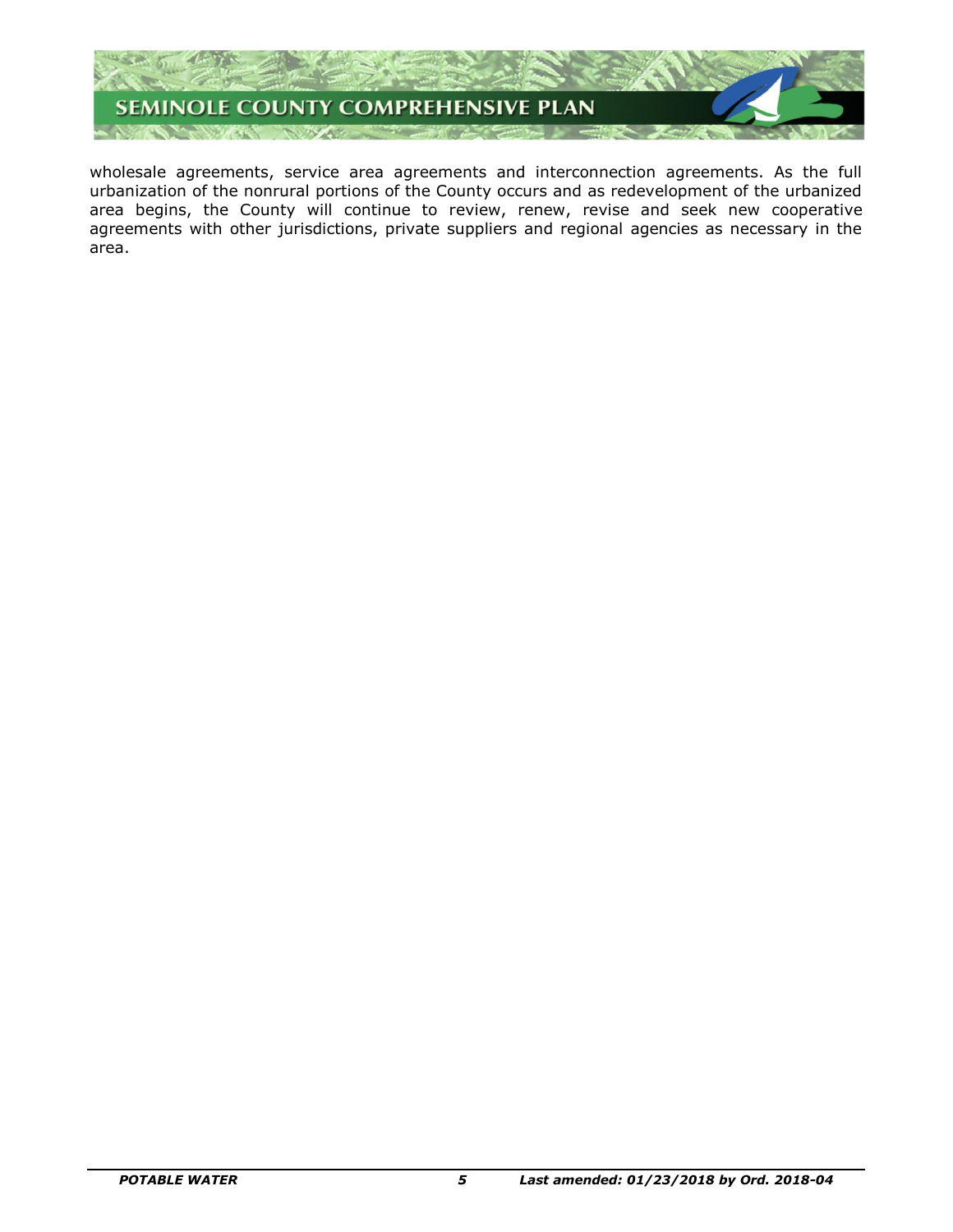

# **POTABLE WATER ELEMENT GOAL, OBJECTIVES, AND POLICIES**

## **GOAL**

The County shall provide quality public water facilities to serve existing and future development needs in a cost efficient, highly reliable, and environmentally sound manner.

# **OBJECTIVE POT 1 ENVIRONMENTAL AND CONSERVATION POLICIES**

The County shall ensure that the provision of water service and the operation of water treatment facilities under its control is accomplished in a manner which will minimize to the maximum practicable extent, any adverse impacts on the environment, public safety, residential neighborhoods and/or surrounding properties through the implementation of the following policies:

#### **Policy POT 1.1 Cross Connection Control Program**

The County shall enforce its cross connection ordinance that enables the County to require inspection, testing and maintenance of backflow devices as well as the retrofitting of existing facilities to meet the requirements of the ordinance. The ordinance also provides for the use of sanctions such as citations and/or disconnection if standards are not met.

#### **Policy POT 1.2 Safe Drinking Water Act**

The County shall monitor amendments to the Safe Drinking Water Act, as they develop. Significant amendments shall be brought to the Board of County Commissioners (Board) attention in a timely manner through a preliminary impact analysis statement provided to the Board by the Department of Environmental Services describing the range of known solutions, estimated cost of each and a future timetable to identify the most appropriate and cost effective method of compliance.

#### **Policy POT 1.3 Fluoridation**

The County shall continue the existing program of water fluoridation.

#### **Policy POT 1.4 Water Conservation Program**

- A. The County shall continue to ensure that current and proposed conservation practices meet or exceed conditions of the current Consumptive Use Permit (CUP); and
- B. Ensure such practices are consistent with conservation practices identified as specific conditions in each CUP; and
- C. Ensure these practices are incorporated into the Water Supply Facilities Work Plan adopted by reference in the Potable Water Element.

## **Policy POT 1.5 Conservation Devices**

Updates of the Land Development Code or Building Code shall include new requirements or revisions for water conservation devices and methods as needed. Such methods might include, but are not limited to, provisions for the use of drought tolerant species and water conserving irrigation techniques, use of Florida-Friendly/Waterwise landscaping for nonresidential construction, and surcharges for excessive consumption. Approved conservation methods shall be used singly or in combination on a sitespecific basis. The County shall coordinate with the District to reduce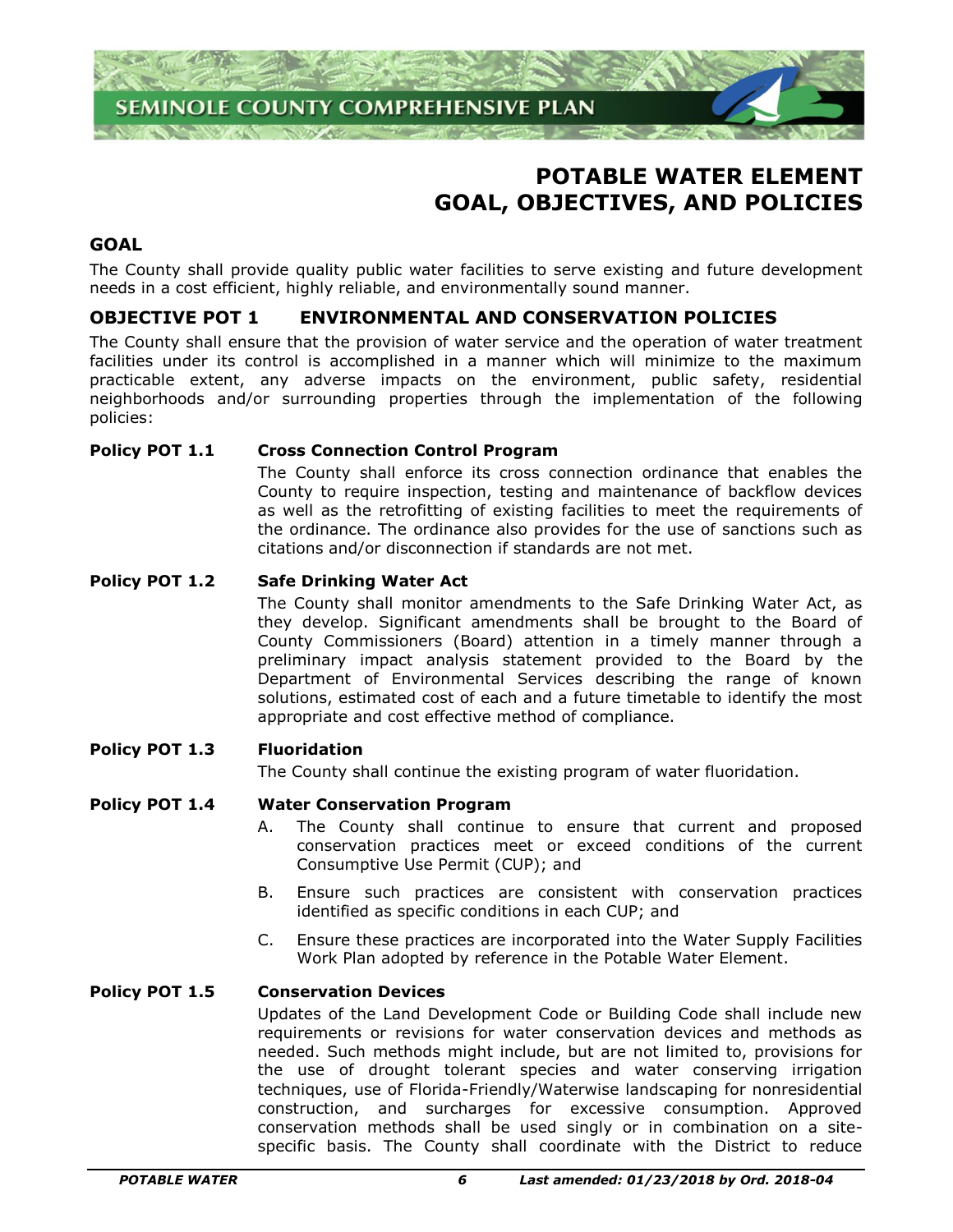

groundwater withdrawals for nonessential uses that consume large quantities of water (i.e. the filling of decorative fountains and ponds).

#### **Policy POT 1.6 Emergency Water Conservation**

The County shall continue to have and shall amend, as necessary, the emergency water conservation ordinance to enable the County to limit water usage by methods that may include, but are not limited to, citations with fines in order to enforce restrictions, and surcharges for excessive consumption and use methods as are otherwise authorized by law. The ordinance shall, at a minimum, be consistent with the St. Johns River Water Management District's Emergency Water Conservation requirements.

#### **Policy POT 1.7 Reuse of Reclaimed Water**

The County shall continue to require all development to enter into reclaimed customer agreements as a condition of service. Actual implementation of such agreements shall be based on, but not limited to, the following considerations: availability of effluent supply, distance from existing facilities, the nature of the soils and the nature of the development. Additionally:

- A. The County shall continue to ensure that current and proposed reuse practices meet or exceed conditions of Consumptive Use Permit (CUP);
- B. Ensure such practices are consistent with the reuse practices identified in the CUP technical staff report;
- C. Ensure current and proposed reuse practices are consistent with the Central Florida Water Initiative (CFWI) Regional Water Supply Plan (RWSP), and the Water Supply Facilities Work Plan adopted by reference in the Potable Water Element and other related reuse plans; and
- D. Ensure these practices are incorporated into the Potable Water Element's Water Supply Facilities Work Plan. Track and identify how the use of reuse water is achieving the County's goals of reducing need for ground water to meet overall water demands.

#### **Policy POT 1.8 Required Connection to Central Water Service**

The County shall require, within the unincorporated urban area, as described in Exhibit FLU: Urban/Rural Boundary, connection to central water service where available when a County capital project is scheduled and authorized to begin construction in the County's current adopted annual budget or construction is committed to begin within one (1) year in an enforceable schedule contained within a binding developers agreement.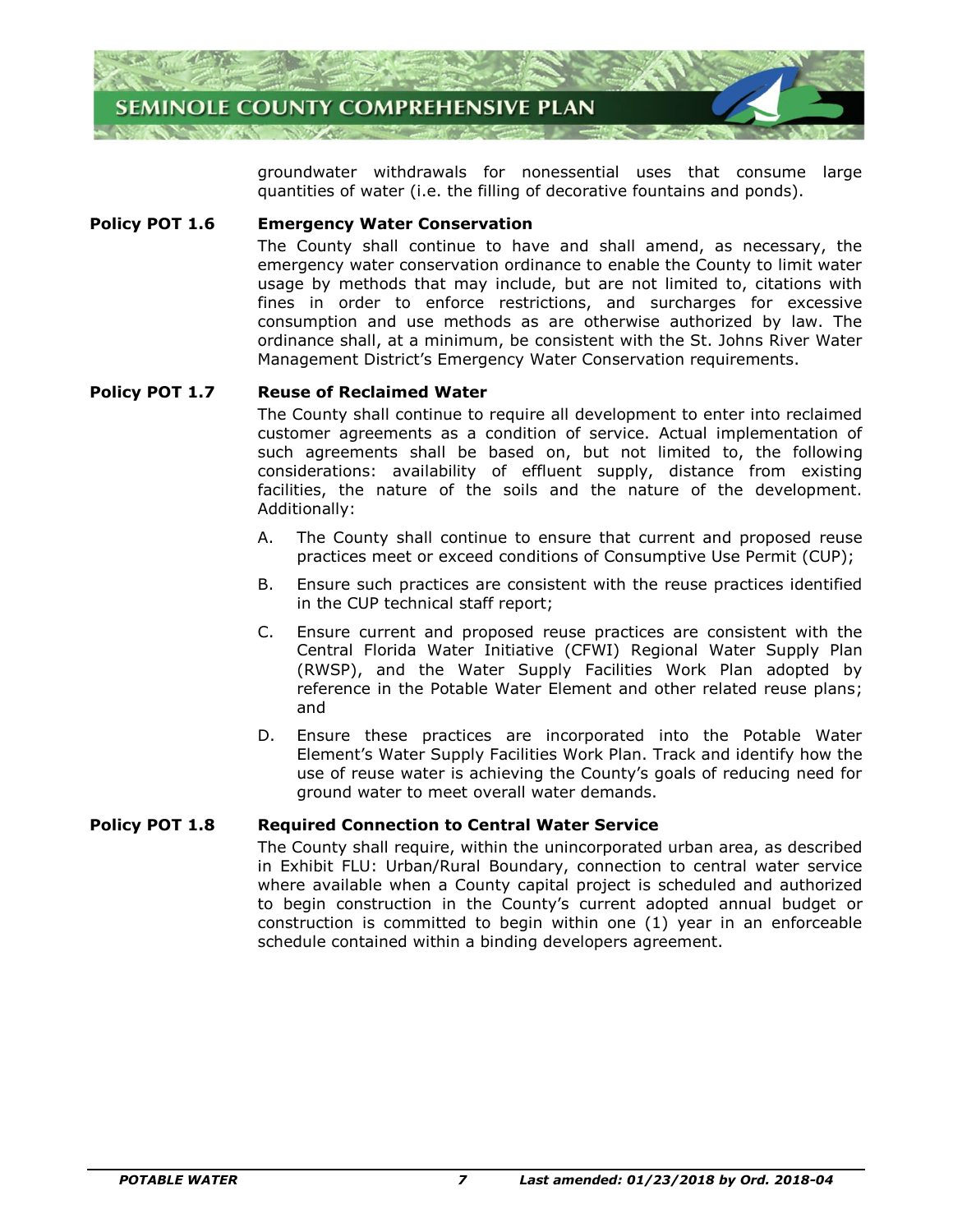

# **OBJECTIVE POT 2 EFFECTIVE POTABLE WATER OPERATION**

The County shall correct deficiencies and maximize the use of existing facility capacity by using the most cost effective and efficient means of providing water production, treatment, and transmission to the service areas.

#### **Policy POT 2.1 Continuation of User-fee Operation**

The County shall continue to construct and operate County-owned and operated water facilities by means of user fees and, when in the best interest of the County, make use of available federal and State funds.

#### **Policy POT 2.2 Priority of Water Service**

The County shall establish the priority of water service as follows in order of priority:

- A. Maintenance to the existing water system where immediate threats to public health or safety exist;
- B. Maintenance or upgrading of the existing water system to correct deficiencies, should they arise, and to meet the adopted level of service standards; and
- C. Service to new development areas.

#### **Policy POT 2.3 Minimum Construction Standards**

The County shall provide for regulation of the construction of facilities within unincorporated Seminole County by means of the water and sewer standards as set forth in the Land Development Code.

#### **Policy POT 2.4 Acquisition of Utilities to Augment Capacity**

The County shall continue to evaluate the acquisition of private water utilities to augment system capacity, upgrade potable water service, maximize facility use and increase cost effectiveness through economies of scale where economically feasible, where the private utility meets quality and safety standards, and where such acquisition is supportive of the County's long- term water planning strategy.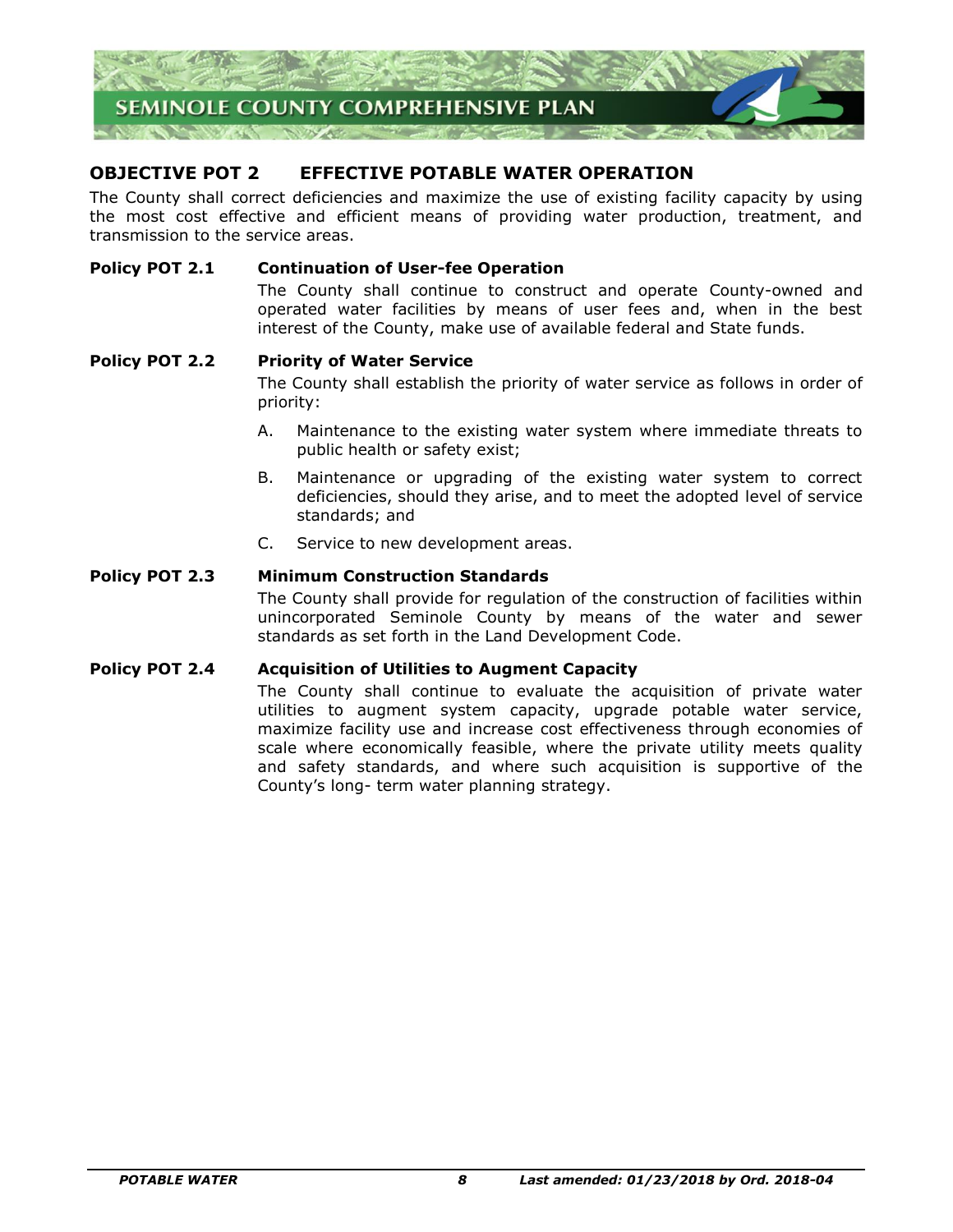

#### **OBJECTIVE POT 3 LEVELS OF SERVICE**

The County shall establish and maintain a set level of service for each County potable water facility by providing facilities with sufficient capacity to meet projected service demands.

#### **Policy POT 3.1 Levels of Service Standards**

The County shall continue to maintain adopted levels of service standards through the day-to-day activities of the Department of Environmental Services and the implementation of the adopted Capital Improvements Element and the adopted annual budget.

The following levels of service standards are adopted for each individual service area:

- A. 350 gallons/day/Equivalent Residential Unit. Flow demands for commercial, industrial or other special developments differing from the flow values established by the serving utility shall be established from existing records or by estimated projections, using the best available data.
- B. Fire flows in single family residential areas shall provide 600 gpm at a 20 psi residual pressure. Fire flows in commercial, institutional, industrial areas and apartment or multi-unit complexes shall provide 1,250 gpm at a 20 psi residual pressure.
- C. Each treatment facility shall be maintained with a peak capacity at a minimum of two (2) times the average capacity.
- D. These levels of service shall also be applied for planning purposes to private and city utilities serving unincorporated customers unless a different level of service is authorized by the Florida Department of Environmental Protection (FDEP) or as adopted in a comprehensive plan.
- E. The County shall continue to operate in compliance with all rules and requirements of the FDEP, as well as all other applicable laws, rules and regulations, including but not limited to peak day, peak hour and service pressure requirements.

#### **Policy POT 3.2 Potable Water Master Plan**

The County shall update the Potable Water Master Plan every five years. As part of the update, the County shall conduct a level of service review to determine if adjustment of the existing level is necessary based on, but not limited to, historical data and projected demand. The Water Supply Facilities Work Plan (Work Plan), which is adopted by reference in the Potable Water Element and serves as data and analysis for the Potable Water Element, shall be consistent with the Potable Water Master Plan.

#### **Policy POT 3.3 New and Replacement Equipment**

The County shall maintain the established levels of potable water service through the acquisition of new and replacement equipment in accordance with the adopted five year Capital Improvements Element.

#### **Policy POT 3.4 Transmission Lines**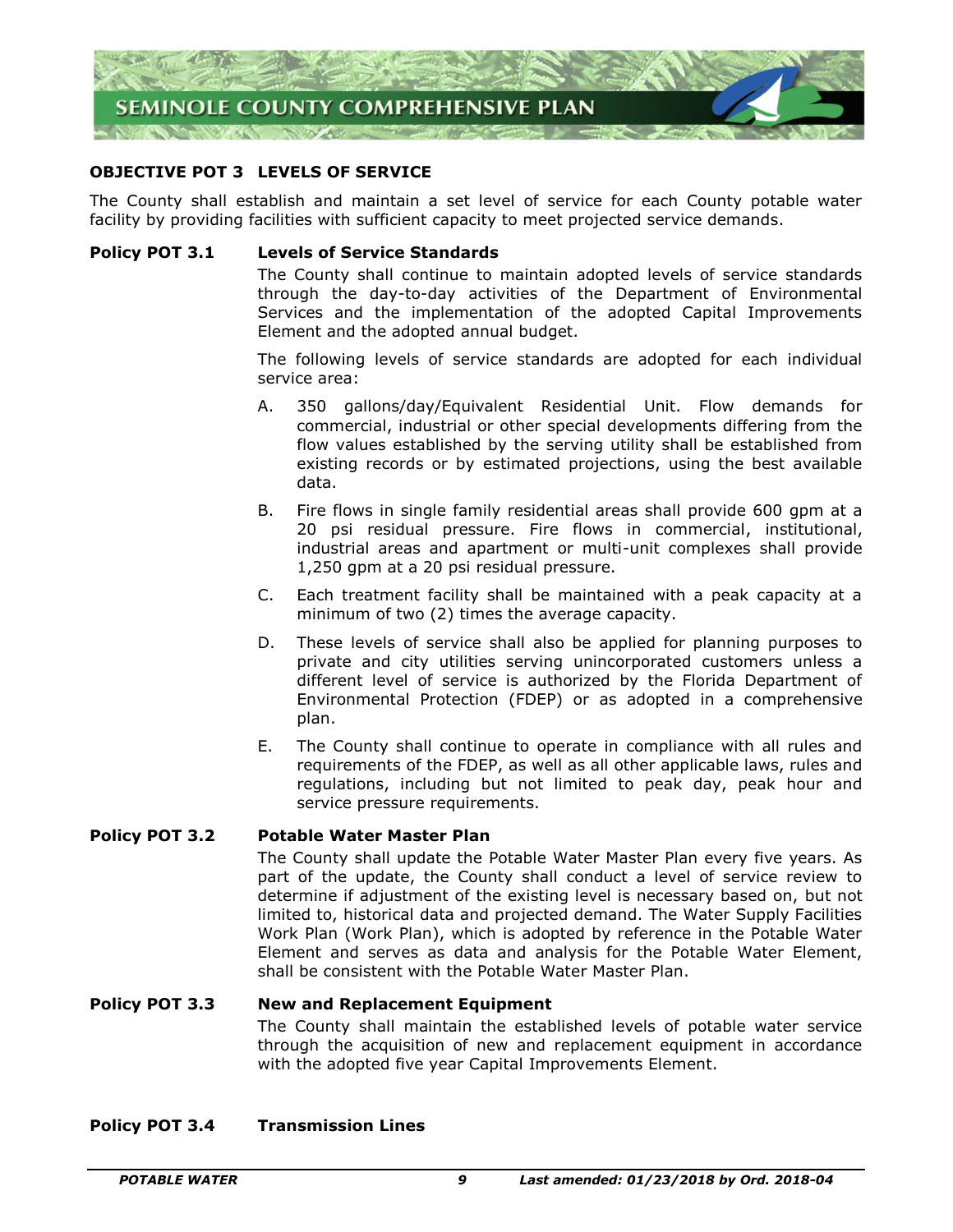

The County shall ensure that future transmission lines are sized to adequately meet the projected demands of development according to development phasing needs based upon the adopted/accepted Water Quality Master Plan which uses adopted future land uses as a basis for planning.

#### **Policy POT 3.5 Timing of Future Treatment Facility Expansion**

The County shall ensure that sufficient treatment facility capacity is maintained, once average daily flow (ADF) equals or exceeds 75% of a facility's permitted capacity or once the sum of current ADF plus future committed ADF equals or exceeds 90% of permitted capacity. A report shall be presented to the Board of County Commissioners by the Environmental Services Department on the need to increase capacity and, if capacity needs to be increased, the method of increase, estimated cost and timing.

#### **Policy POT 3.6 Adopted Potable Water Service Area Map**

Exhibit POT: County Potable Water Service Areas and Treatment Plants is the adopted potable water service area map for Seminole County. Whether central water usage is required for a particular piece of property within the service area is determined by reference to the Future Land Use Map Series, Exhibit FLU: Services and Facilities by Classification and the regulations governing that property according to its designation in the Series. Generally, when determined to be available in the urban area, new development or existing development with temporary well(s) shall connect to a central water system.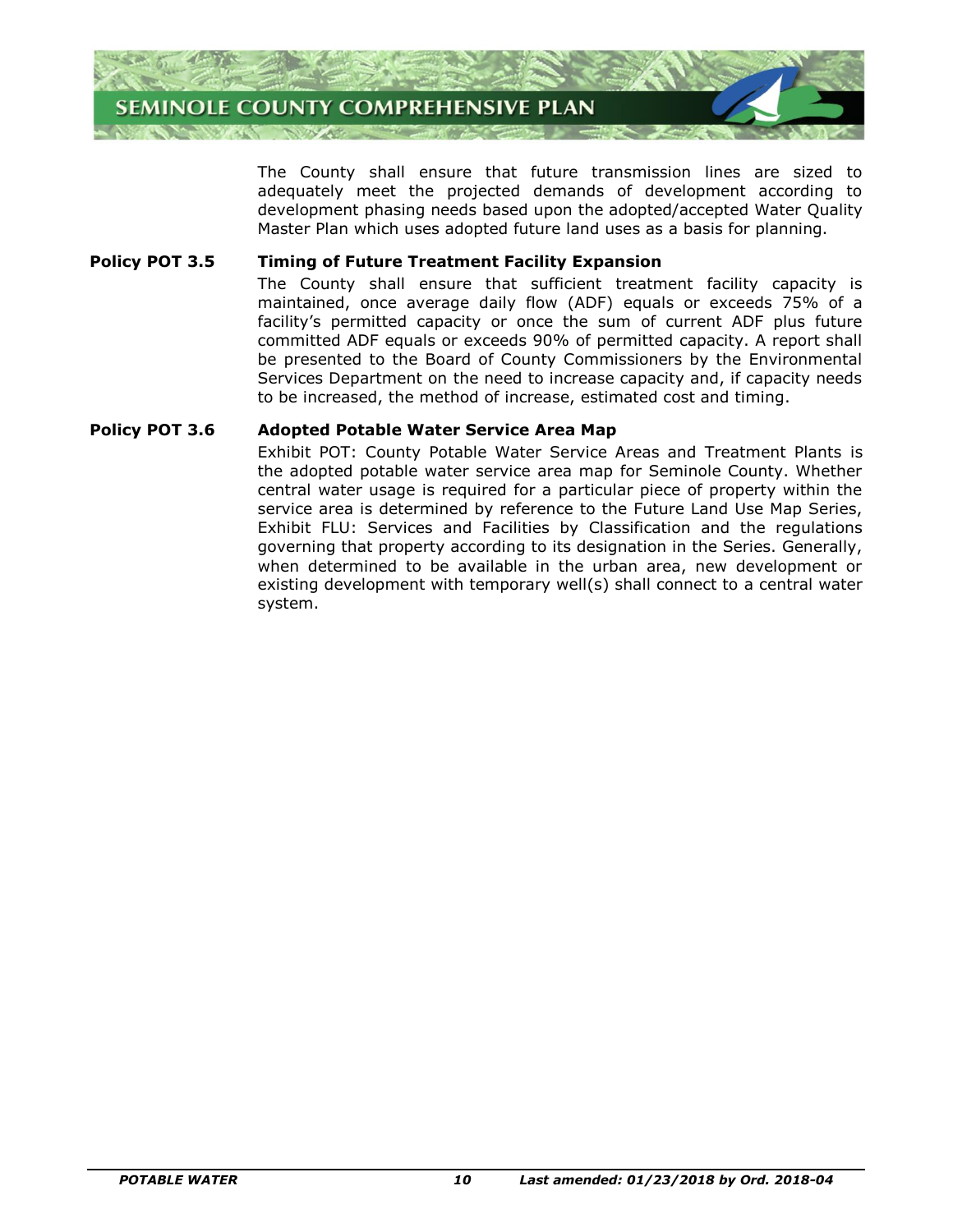

# **OBJECTIVE POT 4 COORDINATION AND URBAN SPRAWL**

The County shall coordinate the extension of lines or increase of facility capacity with adjacent municipal and private facilities and discourage urban sprawl through implementation of the following policies:

#### **Policy POT 4.1 Evaluation of Service Area Expansion**

The County shall evaluate the impact on delivering adequate service to residents within the adopted service area as depicted in Exhibit POT: County Potable Water Service Areas and Treatment Plants prior to the expansion of a potable water service area outside the adopted service area boundaries. The County shall not expand the service area if the adopted level of service in the existing service area cannot be maintained or if the expansion will encourage urban sprawl.

#### **Policy POT 4.2 Methods of Providing Potable Water Outside of the Adopted Urban Service Area**

Outside of the Adopted Urban Service Area as depicted in Exhibit FLU: Special Area Boundaries, the County shall:

- A. Continue to rely primarily upon individual wells as the method of providing potable water to the residents and other occupants outside the urban services area;
- B. Encourage private central systems that exist as of the adoption date of this Plan to continue to provide an adequate level of service to users in their respective service areas, although the County shall discourage them from expanding their service areas;
- C. New development outside adopted central service areas shall not be designed nor constructed with central water and/or sewer systems; and
- D. Public and private central systems may be permitted in the future if it is clearly and convincingly demonstrated by the proponents of the system expansion that a health problem exists in a built but unserved area for which there is no other feasible solution. In such cases, the service area expansion plans will be updated concurrent with an areawide administrative land use update.

#### **Policy POT 4.3 Existing Package Plants**

Existing package plants (.e.g., schools, mobile home parks, etc.) shall be requested by the County to connect to the County system when service becomes available.

#### **Policy POT 4.4 Wholesale Agreements**

- A. The County shall enter into wholesale agreements with municipal and/or private utilities to encourage the most cost effective and efficient provision of water services and to avoid duplication of services during County expansion of capacity or lines when and where economically feasible and supportive of the County's long term water planning strategy.
- B. Wholesale agreements shall be incorporated as needed into the Support Documents of the Water Supply Facilities Work Plan (Work Plan) and designed to support and further advance the Work Plan.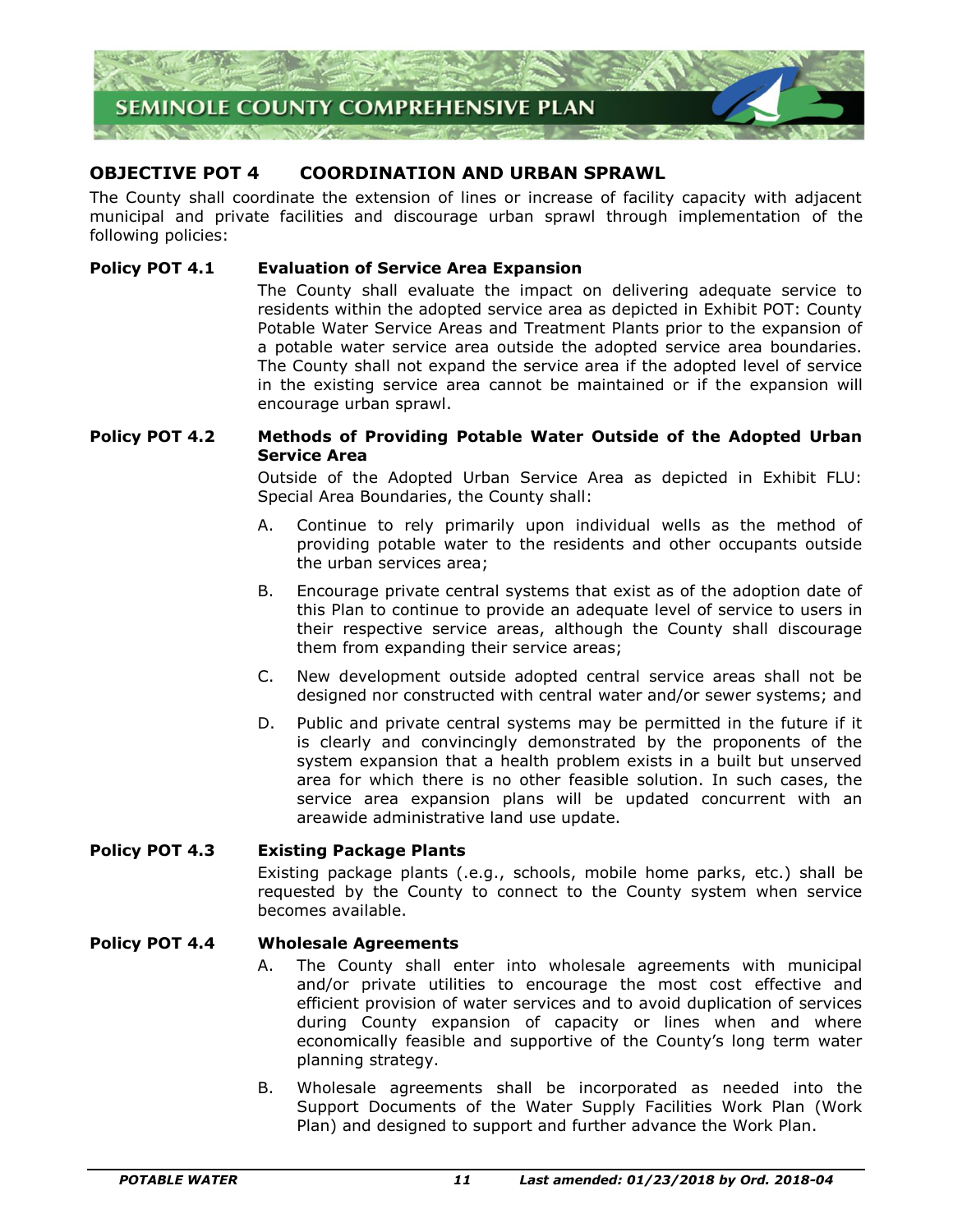

# **Policy POT 4.5 Extension of Service to New Development**

The County shall continue to require new development to fund the cost of extending water lines to serve their development.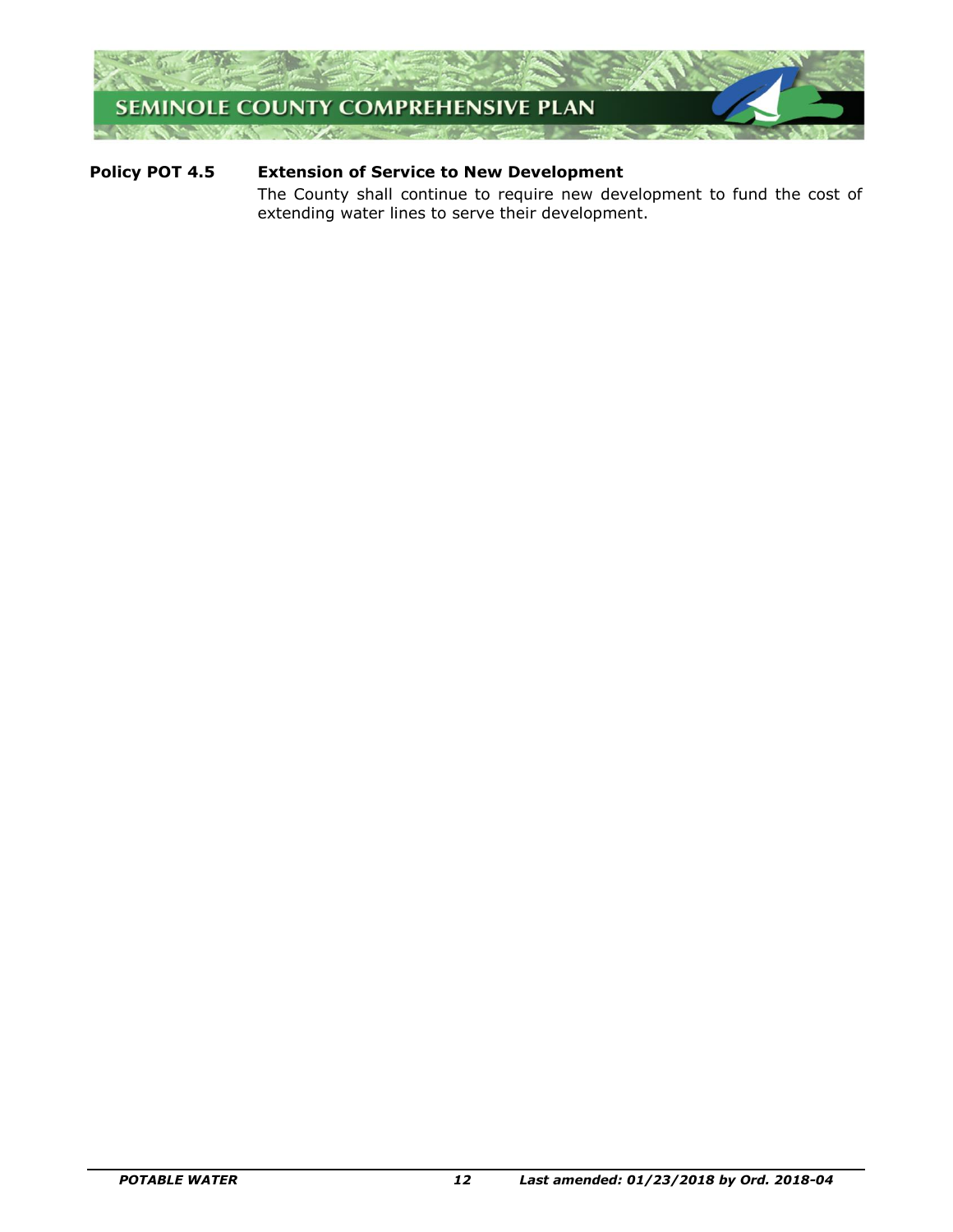

#### **OBJECTIVE POT 5 COORDINATION OF POTABLE WATER AND LAND USE PLANNING**

The County shall coordinate land use planning with the management of water source and supply plans through the Comprehensive Plan, local water supply initiatives and the Central Florida Water Initiative (CFWI) Regional Water Supply Plan (RWSP), including the 2035 Water Resources Protection and Water Supply Strategies document, jointly developed and adopted by the St. Johns River Water Management District, South Florida Water Management District and Southwest Florida Water Management District. The CFWI RWSP supersedes the St. Johns River Water Management District's Regional Water Supply Plan of 2005 (DRWSP 2005).

#### **Policy POT 5.1 Ten-Year Water Supply Facilities Work Plan**

The County shall maintain a Water Supply Facilities Work Plan (Work Plan) for at least a ten (10) year planning period addressing water supply facilities necessary to serve existing and future development within the County's water service areas and support other local and regional water supply plans. The Seminole County 10-Year Water Supply Facilities Work Plan, prepared by Reiss Engineering, Inc, of Winter Springs, Florida and dated June 2017 is hereby adopted by reference into the Potable Water Element of the Comprehensive Plan. The 10-Year Water Supply Facilities Work Plan may be found in the Seminole County Environmental Services Department, the Development Services Department, and on the Seminole County web site under each of the respective Department's web page.

#### **Policy POT 5.2 Consistency of the Work Plan with the Capital Improvements Element**

Capital projects scheduled in the first five years of the ten-year Work Plan shall be included in the Capital Improvements Element as shown in CIE Exhibit *2017 10-Year Water Supply Facility Work Plan 5-Year Capital Improvement Schedule*. This schedule shall be updated annually as necessary to maintain consistency with the capital projects listed in the Work Plan and within 18 months following an update to the Central Florida Water Initiative (CFWI) Regional Water Supply Plan (RWSP) and subsequent revision to the Work Plan.

#### **Policy POT 5.3 Coordination with the Seminole County Water Master Plan**

The County shall use the Work Plan in conjunction with the County Water Quality Master Plan to prioritize and coordinate the expansion and upgrade of facilities used to withdraw, transmit, treat, store and distribute potable water to meet future needs.

#### **Policy POT 5.4 Coordination of Water and Land Use Planning**

The County shall coordinate the data contained in the Water Supply Facilities Work Plan with the adopted Future Land Use Map and the socio-economic data projections for the Comprehensive Plan. The County shall coordinate the Work Plan with the adopted Future Land Use Map in two ways:

A. Long-range water supply planning to meet future service demand shall be based upon the County's projection of socio-economic data done as part of each seven-year Evaluation and Appraisal of the Seminole County Comprehensive Plan, or more frequently as needed. The projections for population, housing, employment, etc., are based on the designated future land use categories and potential for development, redevelopment and infill development in portions of unincorporated Seminole County. The projections therefore provide a reasonable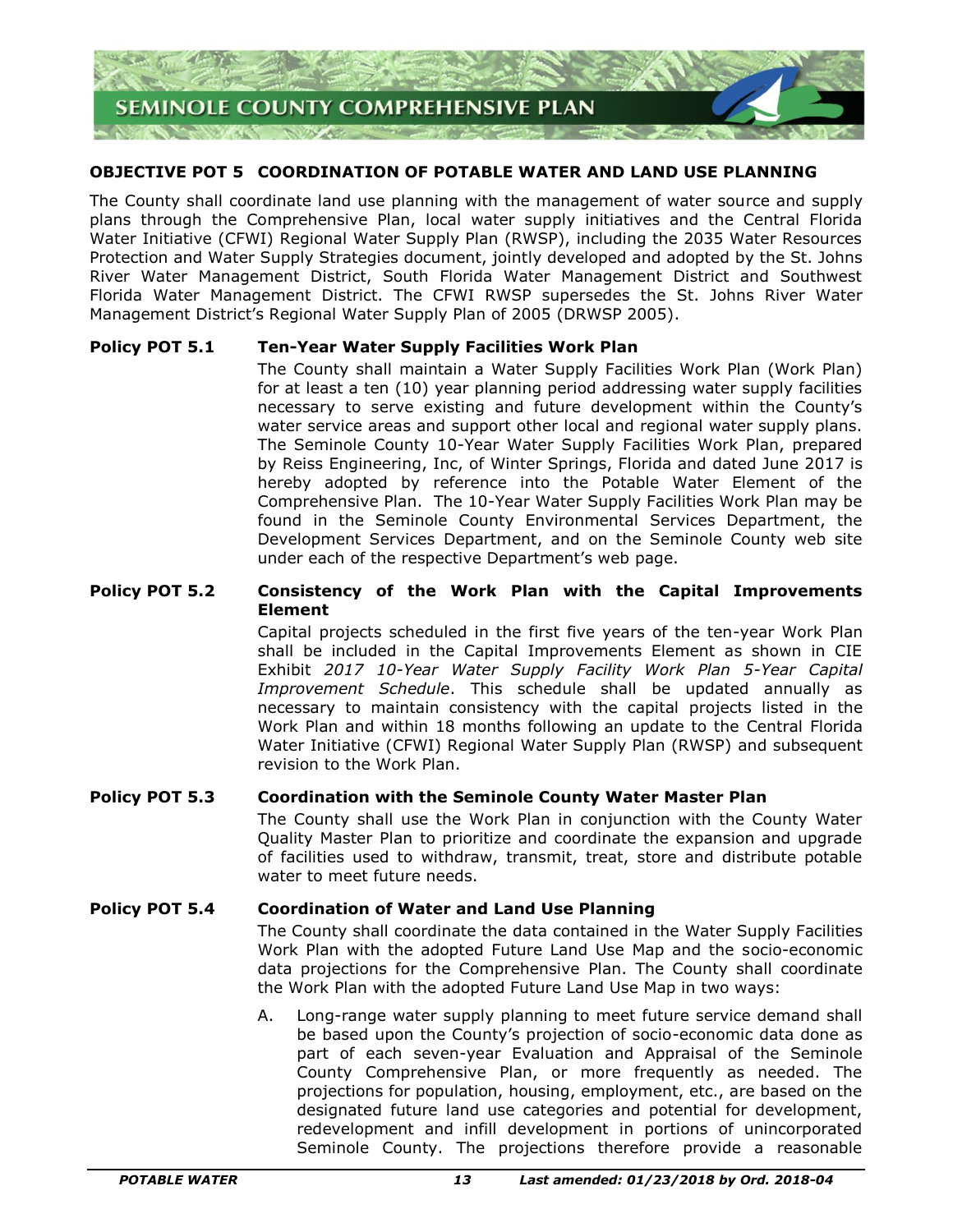

estimate of future service demand by location, and serve as the starting point upon which the ten-year water demand projections need to be based.

B. Prior to issuing a building permit, the County shall continue to require a concurrency review finding that the calculated water service demand can be met by available and as yet uncommitted facility capacity and water supply.

#### **Policy POT 5.5 Coordination and Consistency with the St Johns Water Management District Regional Water Supply Plan**

The County shall continue to coordinate with and be consistent with the most current Central Florida Water Initiative (CFWI) Regional Water Supply Plan (RWSP) when updating the data or amending the ten-year Water Supply Facilities Work Plan (Work Plan). At a minimum, this coordination shall take place within 18 months following an update to the CFWI RWSP, generally undertaken every five (5) years. Any necessary changes will be included in the policies of the Potable Water Element and supporting data and analysis will be included in the text of the Work Plan. Where appropriate and feasible, the Work Plan shall include collaborative approaches with other local governments for water supply source use and development and water resource development.

#### **Policy POT 5.6 Coordination with District and Local Water Providers**

The County shall coordinate and consider with the St. Johns River Water Management District (District) and other local governments on the development of efficient, cost effective, and technically feasible water supply sources that will supplement future demands, without causing adverse impacts to water quality, wetlands, and aquatic systems. Consideration and coordination efforts made for each major water project shall be noted in the Work Plan. The County shall continue to work with the "Cooperators Group" of the District, County and Cities towards the development and evaluation of implementing a Countywide water supply plan.

#### **Policy POT 5.7 Maximize Use of Facilities and Supply Sources**

The County shall seek to maximize the use of existing potable water facilities, when financially and technically feasible, through the implementation of management techniques that enhance a source of supply, sustain water resources and related natural systems, and/or optimize water supply yield.

#### **Policy POT 5.8 Assessment of Water Supply Facilities Work Plan during Evaluation and Appraisal**

State statute requires each local government to determine the need for an Evaluation and Appraisal of its comprehensive plan at least once every seven years, to verify that changes in State Law have been incorporated into the Plan. The County shall assess as part of any necessary Evaluation and Appraisal:

A. The extent to which the County has considered the Central Florida Water Initiative (CFWI) Regional Water Supply Plan (RWSP) and met the needs identified in the Potable Water Element by implementing projects identified in the supporting documentation of the ten-year Water Supply Facilities Work Plan (Work Plan) for building public,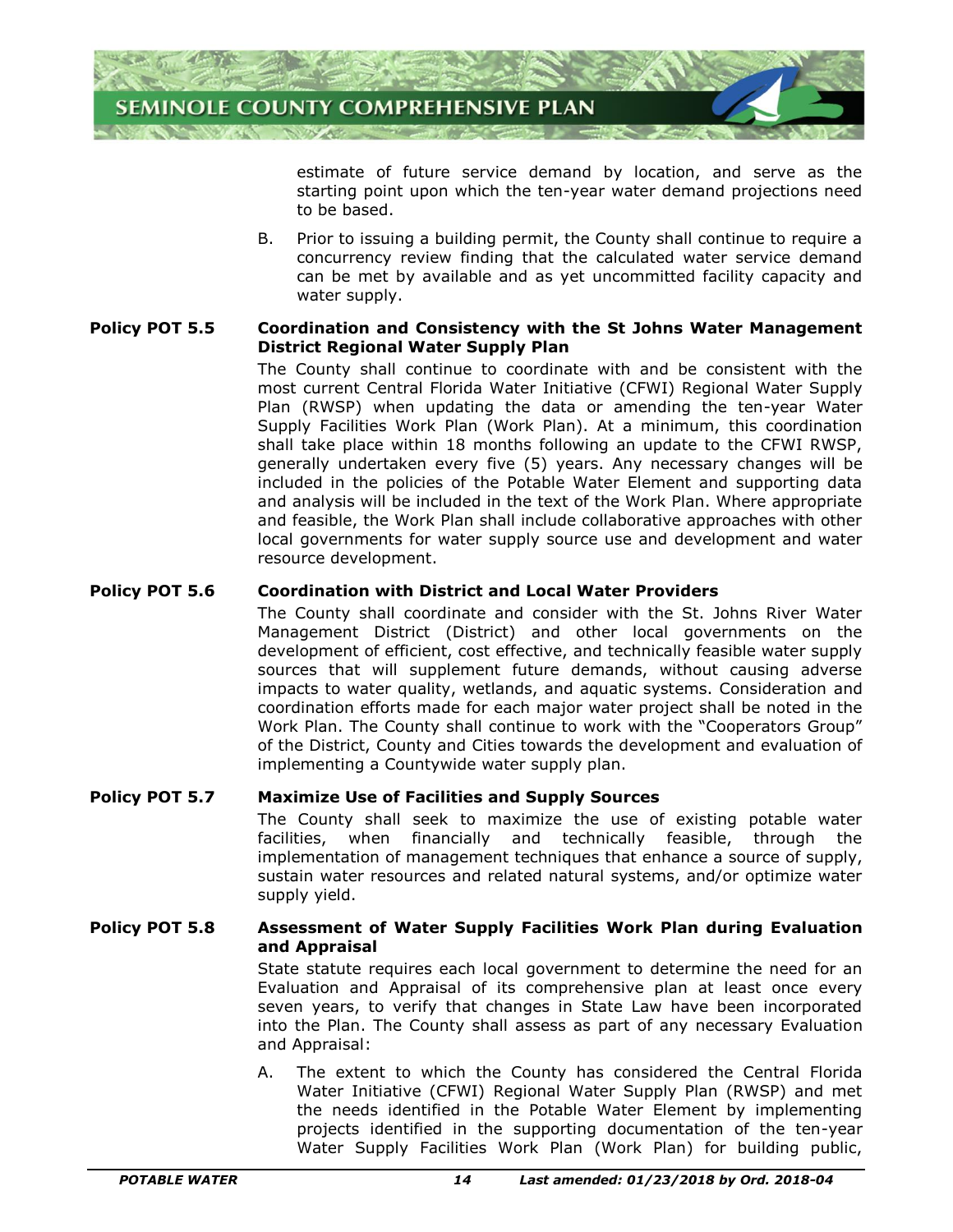

private, and regional water supply facilities, including the development of alternative water supplies.

B. The extent to which the County has been successful in identifying alternative water supply projects, traditional water supply projects, and conservation and reuse programs to meet the water needs identified in the Central Florida Water Initiative (CFWI) Regional Water Supply Plan (RWSP) or subsequent updates.

#### **Policy POT 5.9 Water Conservation Programs and Practices**

The County shall implement and maintain conservation water programs and practices that will result in a reduction of potable water demand. A description of each is detailed in the Water Supply facilities Work Plan adopted by reference in the Potable Water Element. These programs and practices include:

- A. Implementation of public education and outreach programs
- B. Implementation and enforcement of Water Conservation Ordinance (as may be amended), which implements an irrigation program and conservation requirements
- C. Periodic system water audits.
- D. Residential irrigation audit program
- E. Rate structure modifications to promote efficient use of water
- F. Regulations that override green lawn deed restrictions
- G. Development incentives for water efficient developments, such as those that use the Florida Water Star program
- H. Requiring water conserving plumbing devices, including those required by the Florida Building Code
- I. Meter replacement program
- J. Emphasizing Florida friendly/Waterwise irrigation practices
- K. Reporting free flowing wells to SJRWMD's Abandoned Artesian Well Plugging Program
- L. Implementing CUP conditions relative to water conservation
- M. Implementing the water conservation plan(s) submitted by the County as part of the consumptive use permit (CUP) process
- N. Other conservation programs and practices

#### **Policy POT 5.10 Reclaimed Water Programs and Practices**

Implement and maintain the following reclaimed water programs and practices that will result in a reduction of potable water demand:

- A. Reclaimed Ordinance The County shall enforce the adopted ordinance requiring that residential development approved by the Board of County Commissioners that is within one of the designated reclaimed service areas as depicted in Exhibit POT: County Reclaimed Water Service Areas:
	- 1. Install separate irrigation lines for new development in areas currently served or scheduled to be served by reclaimed water;
	- 2. Connect existing water services once reclaimed is available;
	- 3. Install irrigation meters; and
	- 4. Install appropriate irrigation systems.